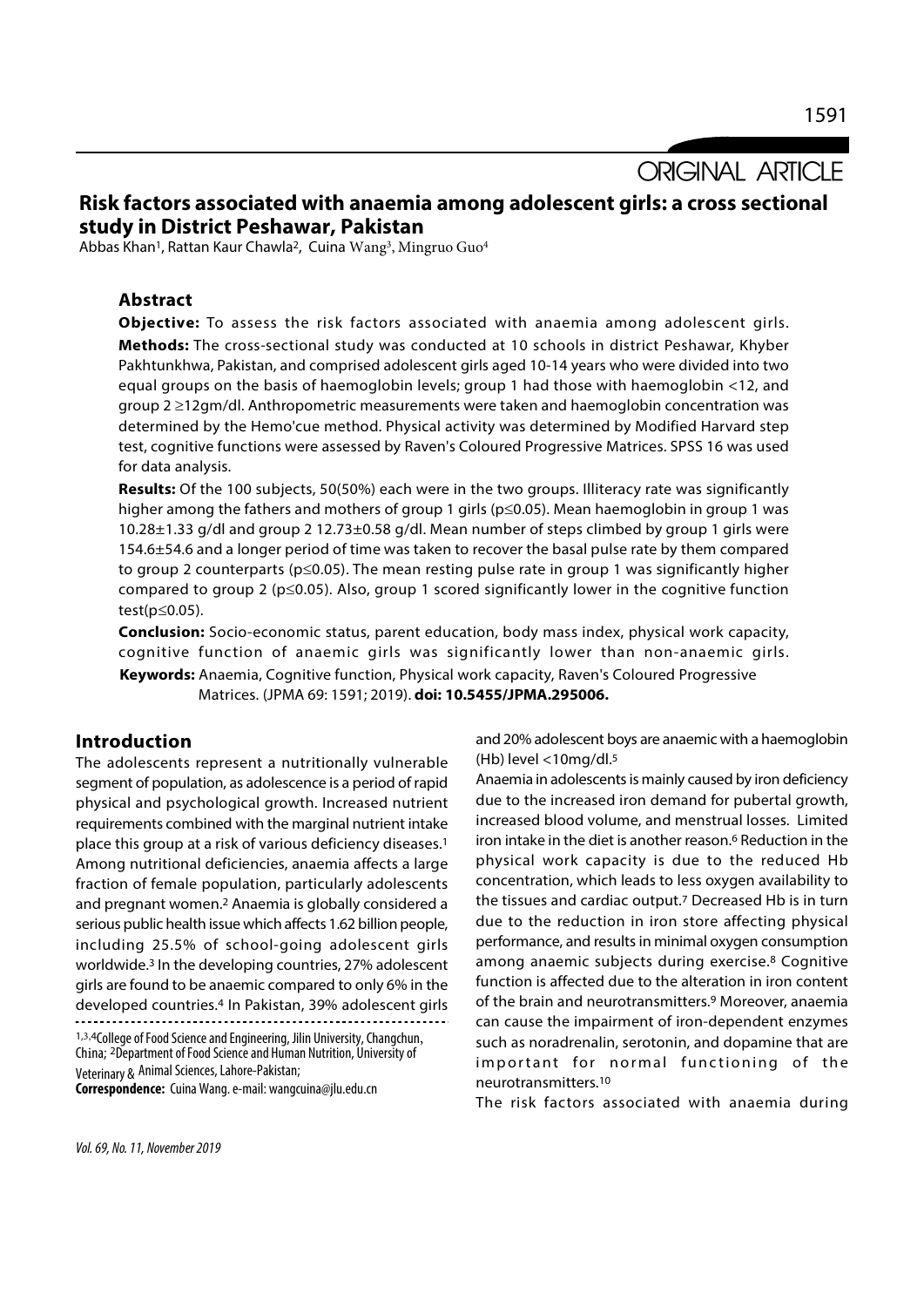adolescence justify the need for interventions, as most of the programmes are usually designed to prevent anaemia in infants, young children, lactating and pregnant women, but not necessarily in adolescents whose needs remain neglected despite them being at a high risk of facing detrimental health effects. The current study was planned to determine risk factors associated with anaemia among school-going adolescent girls.

## Subjects and Methods

The cross-sectional study was conducted at 10 high schools in district Peshawar, Khyber Pakhtunkhwa (KP), Pakistan, from October 2016 to June 2017, using convenience sampling and giving consideration to the fact that the selected sample should cover the geographical, ethical and economic variability of the study region. Those included were school-going adolescent girls aged 10-14 years. Those with blood Hb level <12 g/dl were taken as cases, and those with  $Hb \geq 12$  g/dl acted as controls.2 Girls with terminal illness, physical disability, chronic diseases, and metabolic disorders were excluded, and so were those who failed to provide informed consent.

A pre-designed and pre-tested questionnaire was used for data collection regarding socio-demographic, anthropometry, dietary intake pattern, physical work capacity and cognitive function of the subjects.

Data regarding age, gender, socioeconomic status, family size, family education, family occupation and family type were collected by interviewing the subjects, and were recorded. Water/Sanitation, Assets, Maternal education and Income (WAMI) index was used to measure socioeconomic status (SES). This includes four variables, i.e., access to improved water and sanitation, mother's year of schooling up to 16 years, presence of 8 priority assets, and monthly household income. Each variable was scaled ranging 0-8. The scores were summed up and divided by 32 to obtain WAMI index range 0-1; 0 denoting poor SES, and 1 denoting high SES. All score were converted into quintiles.11

Nutritional status of the subjects was assessed by measuring their weight, height, and body mass index (BMI) using standard procedures. Height for age and weight for age z-score was determined using World Health Organisation (WHO) growth standards.12 Blood Hb concentration was determined by using Hemocue method, while the dietary intake pattern was assessed using a 24-hour recall method.

Physical work capacity of the subjects was assessed using Modified Harvard's Step test with slight modification.13 Pulse rate of the subjects was first checked at rest, and they were asked to climb up and down a set of five steps for up to three minutes as fast as they could. The total number of steps climbed up and down was counted.13 Pulse rate of the subjects was measured after the physical activity and was recorded after every minute up to 3 minutes.14 A specially-designed intelligence quotient (IQ) questionnaire, Raven's Coloured Progressive Matrices, obtained from the Psychology Department of the University of Peshawar, was used for this purpose. Time for the test was 30-60 minutes. It is a very simple and easy test which is culture-free, language-free, nationality-free, and usually covers a wide range of age and ability. It is used to assess a person's immediate capacity for observation, clear thinking and accurate intellectual work.15

Data was analysed using SPSS 16.16 Descriptive statistics like mean and standard deviation (SD) were used for quantitative variables, and frequencies and percentages for qualitative variables. Association between categorical

### Table-1: Socioeconomic and demographic status of the school-going adolescent girls.

| uuvitstein yn is.              |                                                              |                                        |                                        |                      |  |  |  |
|--------------------------------|--------------------------------------------------------------|----------------------------------------|----------------------------------------|----------------------|--|--|--|
| <b>Variables</b>               |                                                              | Non-anaemic (%)                        | Anaemic (%)                            | p-value <sup>1</sup> |  |  |  |
| Mean Age (years)               |                                                              | $11.66 \pm 1.23$                       | $11.86 \pm 1.52$                       |                      |  |  |  |
| <b>Family Type</b>             | Joint<br>Nuclear                                             | 27 (54.0%)<br>23 (46.0%)               | 25 (50.0%)<br>25 (50.0%)               | 0.689                |  |  |  |
| Family size <sup>2</sup>       | $<$ 5<br>>5                                                  | $1(2.0\%)$<br>49 (98.0%)               | $1(2.0\%)$<br>49 (98.0%)               | 1.00                 |  |  |  |
| Father<br>occupation           | Government<br>Private job                                    | 17 (34.0%)<br>33 (66.0%)               | 24 (48.0%)<br>26 (52.0%)               | 0.191                |  |  |  |
| Father<br>education            | <b>Illiterate</b><br>$<$ intermediate<br>$\geq$ intermediate | $1(2.0\%)$<br>18 (36.0%)<br>31 (62.0%) | 10 (20.0%)<br>26 (52.0%)<br>14 (28.0%) | $0.001*$             |  |  |  |
| Mother<br>occupation           | Government<br>Private job<br>House wife                      | $3(6.0\%)$<br>$2(4.0\%)$<br>45 (90.0%) | $0(0.0\%)$<br>$1(2.0\%)$<br>49 (98.0%) | 0.173                |  |  |  |
| Mother<br>education            | <b>Illiterate</b><br>$<$ intermediate<br>$\geq$ intermediate | 19 (38.0%)<br>28 (56.0%)<br>$3(6.0\%)$ | 28 (56.0%)<br>21 (42.0%)<br>$1(2.0\%)$ | 0.265                |  |  |  |
| Socioeconomic<br><b>Status</b> | (WAMI Index) $<$ 0.4<br>$0.4 - 0.5$<br>>0.5                  | 13(26.0%)<br>17 (34.0%)<br>20 (40.0%)  | 39 (78.0%)<br>7 (14.0%)<br>$4(8.0\%)$  | $0.000*$             |  |  |  |

Plus-minus values is mean $\pm$  SD; <sup>1</sup>p-value was calculated using a Chi-square test using 2-sided method (accepted level is  $0.05$ ); <sup>2</sup>Fisher's exact test was used for categories with cell/cells having expected coun less than 5;\*the samples from the two groups are significantly different (p-value <0.05); WAMI: Water/Sanitation, Assets, Maternal education and Income. Quintiles  $(<$  0.4 $=$  40 (Low SES), 0.4-0.5 $=$  60 (Med SES),  $\geq$  0.5 $=$  80 (high SES).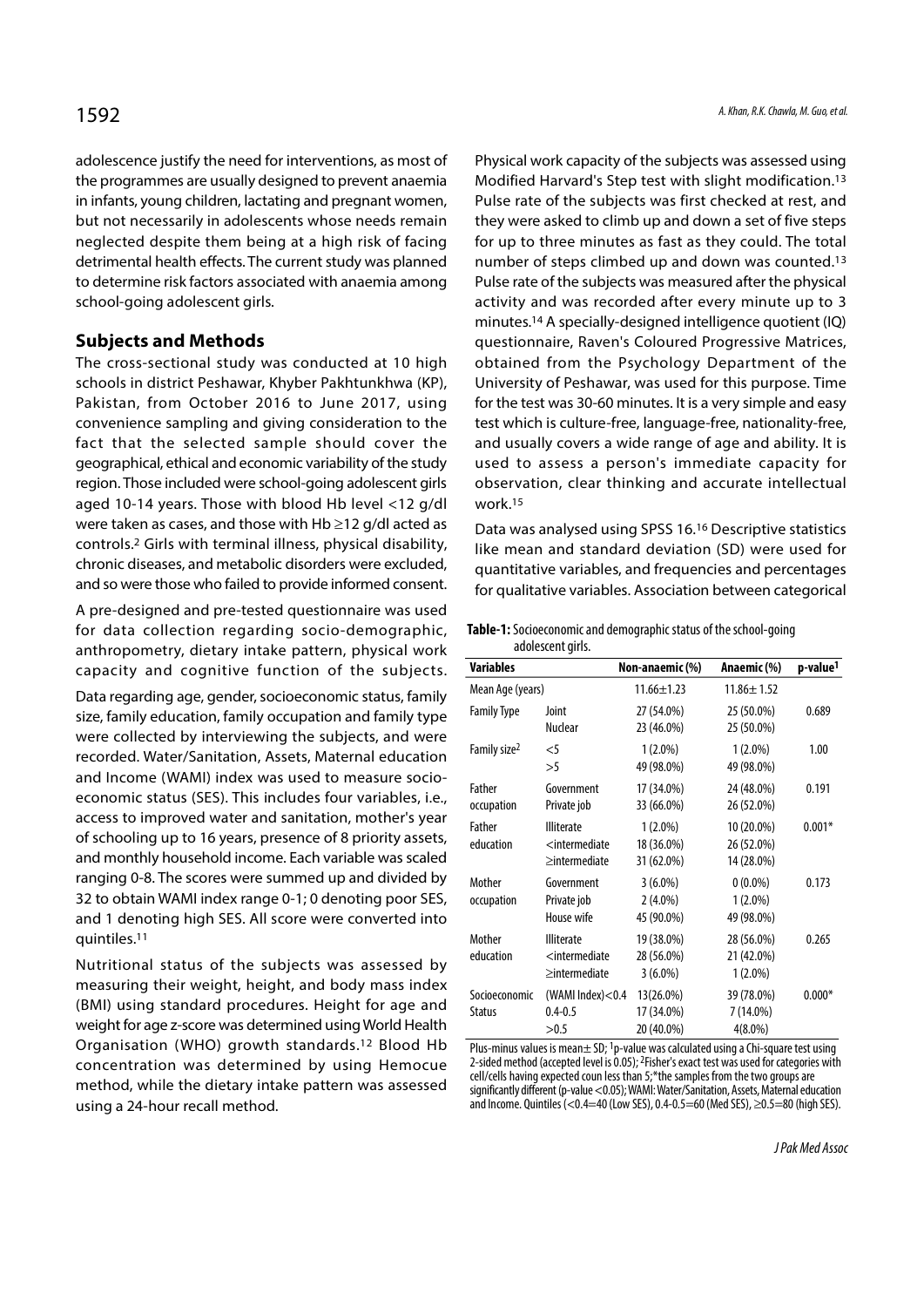Table-2: Anthropometric, haemoglobin (Hb) concentration, and daily dietary intake of school-going adolescent girls.

| lisk factors associated with anemia among adolescent girls:                                                                 |                                                             |                                                            |                                     |
|-----------------------------------------------------------------------------------------------------------------------------|-------------------------------------------------------------|------------------------------------------------------------|-------------------------------------|
| Table-2: Anthropometric, haemoglobin (Hb) concentration, and daily dietary<br>intake of school-going adolescent girls.      |                                                             |                                                            |                                     |
| <b>Variables</b>                                                                                                            | Anaemic (n=50)                                              | Non-anaemic (n=50) p-value                                 |                                     |
| Body Mass Index (BMI)<br>Underweight<br>(Body Mass Index Z- score <-2)<br><b>Normal</b><br>(-2 Body Mass Index Z- score <2) | 18(36.0)<br>32(64.0)                                        | 14(28.0)<br>36(72.0)                                       | $0.391*$                            |
| Anaemia classification<br>Mild anaemia (11.0-11.9 g/dl)<br>Moderate anaemia (8.0-10.9 g/dl)                                 | 21(42.0)<br>27 (54.0)                                       | NA<br>NA                                                   |                                     |
| Severe anaemia (<8.0 g/dl)<br>Haemoglobin level (g/dl)                                                                      | 2(4.0)<br>$10.28 \pm 1.33$                                  | NA<br>$12.73 \pm 0.58$                                     | $0.000**$                           |
| <b>Dietary intake</b><br><b>RDA</b><br>Carbohydrates<br>275 gm<br>Protein<br>55 gm<br>97qm<br>Fats                          | $189.6 \pm 32.93$<br>$43.0 \pm 10.10$<br>$39.2 \pm 14.77$   | $249.6 \pm 23.45$<br>$56.9 \pm 12.18$<br>$51.8 \pm 10.71$  | $0.000**$<br>$0.000**$<br>$0.000**$ |
| 2200 Kcal<br>Total energy (Kcal)<br>15 <sub>mq</sub><br>Iron<br>Vitamin C<br>45 <sub>mq</sub>                               | $1234.4 \pm 216.11$<br>$13.15 \pm 4.02$<br>$20.4 \pm 38.55$ | $1867.6 \pm 216.64$<br>$20.2 \pm 7.76$<br>$38.0 \pm 22.32$ | $0.000**$<br>$0.000**$<br>$0.006**$ |

BMI, Body mass index; numbers in parentheses are numbers and percentages; plus-minus values are means ± SD. RDA: Recommended Dietary Intake. \*p-value was calculated using a Chi-square test using 2-sided method (accepted level is 0.05) \*\*Independent sample t test significant at  $p \leq 0.05$ ; 10th Edition of the RDAs, Food and Nutrition Board, Commission on Life Sciences. 1994.

variables was tested with Chi-square test. Independent t-test was applied to compare the means between cases and controls for physical work capacity and cognitive functions. Correlation of different variables with anaemia was determined using Pearson's correlation test.17 All tests were performed at a significance level of 0.05.

## Results

Of the 100 subjects, 50(50%) each were in the two groups. Illiteracy rate was found significantly higher ( $p \le 0.05$ ) among the cases 10(20%) compared to the controls 1(2%) (Table 1). Anaemia was more prevalent in adolescent girls whose families scored less than 0.4 om the WAMI index 34(78%). Among the families of the control group, 20(40%) scored  $>0.5$ .

There were 17(34%) underweight girls among the cases compared to 14(28%) controls.12 Mean Hb concentration of the cases was 10.28±1.33 gm/dl, which was significantly lower ( $p \le 0.05$ ) compared to the controls 12.73 $\pm$ 0.58mg/dl. The cases had significantly lower (p<0.05) intake of carbohydrates, protein and fats than the Recommended Dietary Allowance (RDA) (Table 2).

Mean number of steps climbed by the cases were 154.6±54.6 and a longer period of time was taken to recover the basal pulse rate by them compared to the controls ( $p \leq 0.05$ ). The mean resting pulse rate in the cases was significantly higher compared to the controls ( $p\leq 0.05$ ). Also, the cases scored significantly lower in the cognitive function test ( $p \le 0.05$ ).

Bivariate regression analysis showed a significant positive

Variables **Anaemic** Mon-anaemic t-value p-value  $Mean \pm S.D$  Mean  $\pm$  S.D Table-3: Physical work capacity and cognitive function test score of school-going adolescent girls.

Time taken for activity(minutes)  $1.1 \pm 0.42$   $1.7 \pm 0.44$   $5.880$   $0.000*$ <br>
Number of steps covered  $154.6 \pm 54.6$   $251.6 \pm 79.9$   $7.085$   $0.000*$ 

Pulse rate taken at rest (Beats/minutes) 95.0±12.9 87.5±6.27 -.423 0.000\* Pulse rate after 1min of activity (beats/minutes)  $123.7 \pm 15.8$   $134.1 \pm 16.2$   $3.257$   $0.002*$ Pulse rate after 2min of activity(beats/minutes) 109.0±14.7 115.6±15.9 2.150 0.034\*

 $A^{***}$  7.3±1.96 10.3 ± 0.83 9.983 0.000\*  $AB^{***}$  4.5±1.98 9.7±1.08 16.218 0.000\*  $B^{*****}$  3.7 $\pm$ 1.66 8.00 $\pm$ 1.46 13.763 0.000\* Total score 15.5 $\pm$ 4.75 28.00 $\pm$ 2.38 16.626 0.000\*

correlation ( $r = .685$ ;  $p < 0.05$ ) between Hb level and total  $\mathbf p$ -value intelligence scores of the schoolgoing adolescent girls.

## **Discussion**

The current study is the first to assess the risk factors associated with anaemia in school-going adolescent girls in KP province of Pakistan. Illiteracy rate was found to be higher among the parents of anaemic girls. In contrast, higher education level was found in fathers of nonanaemic girls (62%). A study conducted on adolescent girls reported that fathers and adolescent gins in KP province<br>of Pakistan. Illiteracy rate was<br>found to be higher among the<br>parents of anaemic girls. In<br>contrast, higher education level<br>was found in fathers of non-<br>anaemic girls (62%). A study<br>conducted positively associated with Hb

| Grade                                                         | IV.V. intellectual<br>defective | II, Definitely above<br>the average in<br>intellectual capacity |
|---------------------------------------------------------------|---------------------------------|-----------------------------------------------------------------|
| Correlation of haemoglobin level and total intelligence score |                                 | <b>Total intelligence scc</b>                                   |

Percentile 5th %-10th % Above 75%

Pulse rate after 3min of activity(beats/minutes)  $102.1 \pm 13.3$ 

ntelligence score p-value Haemoglobin  $r = .685$  0.000 $**$ 

\*Independent sample t-test significant at  $p \le 0.05$ ; \*\*Correlation at  $p \le 0.01$ ; \*\*\*A means child's ability to complete the continuing patterns, \*\*\*\*AB means child's ability to perceive the separate forms as one gestalt on the basis of spatial relations and \*\*\*\*\*B means depends on the development of the child's ability in abstract thinking.

Vol. 69, No. 11, November 2019

Modified Harvard's Step test

Cognitive function test score

Number of steps covered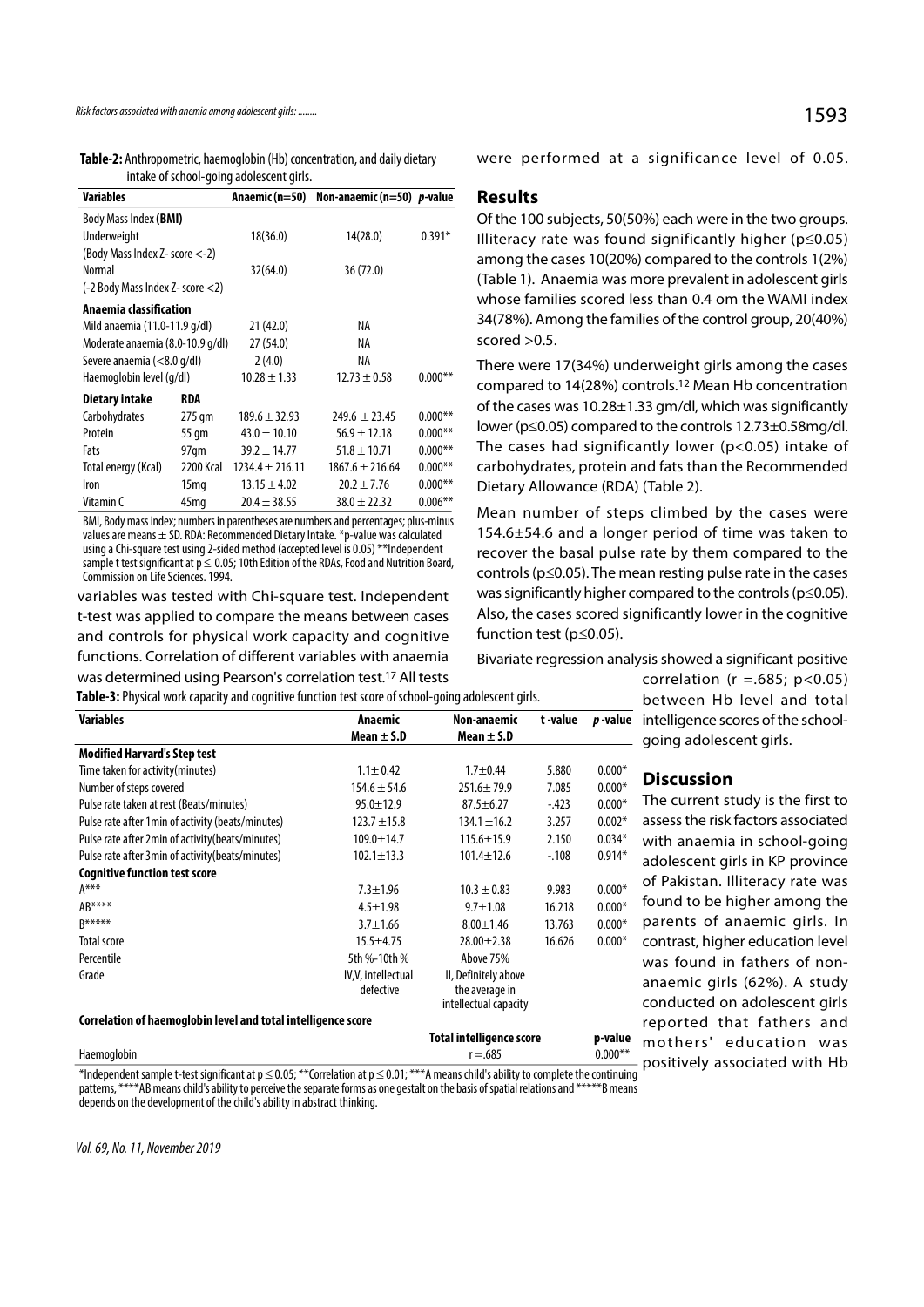level of low as well as high SES.17,18 Anaemia was more prevalent in adolescent girls, who belonged to low SES families (78%). The result was supported by a previous study.19 Majority of anaemic girls were underweight (34%) and no obesity was reported.12 Furthermore, mostly anaemic girls had moderate anaemia (54%) followed by 42% mild and 4% severe anaemia.2 Similar results have been reported earlier.14 Macronutrient intake of the anaemic girls was lower than RDA, micronutrient intakes, such as iron and vitamin C of the anaemic girls were statistically lower than the mean intake of non-anaemic, indicating that anaemia was associated due to low dietary intake of iron and vitamin C. These findings were in line with a previous study.<sup>13</sup> One study previously reported average energy and protein intake of the subjects as 1513.5±6.94 kcal and 45.5±9.8g, respectively.19 The values were very much lower than those recommended by Indian Council of Medical research (ICMR).20 However, improving dietary intake could prevent anaemia; anaemic subject whose mean Hb level was 8mg/dl significantly improved to 9mg/dl through dietary intake of iron and vitamin C-rich fruits and vegetables.21

The current study found that anaemia was likely to compromise physical work capacity of school-going adolescent girls. Physical work capacity test revealed that the mean time spent  $(1.1\pm0.42$  minutes) in activity by anaemic girls was shorter, and they got tired easily while having climbed less number of steps (154.6±54.6) compared to the non-anaemic girls who climbed significantly higher ( $p \le 0.05$ ) number of steps over a long period of time. The results are parallel with a study which determined that the time taken by adolescent anaemic girls for physical activity was shorter (1.30 minutes) compared to the non-anaemic (1.92 minutes) due to fatigue in anaemic girls.<sup>22</sup> Moreover, mean resting pulse<br>the anaemic girls. was eigenficantly higher (a COOC) be started for school-going adolescent girls. rate of the anaemic girls was significantly higher ( $p \le 0.05$ ) compared to the non-anaemic. A similar study done with Indian school girls also reported that anaemic girls covered fewer steps (143) compared to the non-anaemic girls (174) (p<0.05).23 It determined that anaemia affected the physical activity of adolescent girls and could reduce performance of anaemic girls in activity due to low supply of oxygen to the tissues and cells.24 Post-activity, longer time was taken by anaemic girls to recover to the basal pulse rate. A study on adolescent girls reported that anaemic girls had significantly high pulse rate immediately after 1-2 minutes of activity compared to non-anaemic

because of low supply of oxygen to blood and tissue.14

Anaemia can compromise the cognitive function of schoolgoing adolescent girls. Raven's Coloured Progressive Matrices test results showed that anaemic girls scored significantly ( $p \le 0.05$ ) lower in sections A, AB, and B compared to the non-anaemic girls. Similarly, total score of the anaemic girls was 15.5±4.75, which was significantly lower (p<0.05) compared to the non-anaemic girls (28.00±2.38). The anaemic girls fell in the range 5th to 10th percentile, which comes in grades IV and V, which confirmed that the anaemic girls were intellectually deficient.15 Cognitive function was affected due to the alteration in iron content of the brain and neurotransmitters.9 Further, anaemia can cause the impairment of iron-dependent enzymes, such as noradrenalin, serotonin and dopamine that are important for normal functioning of the neurotransmitters.2 The results of the current study were in line with a previous study which revealed that mean total score of Raven's test of anaemic girls (25.3  $\pm$ 7.07) was significantly (p>0.05) lower than that of the non-anaemic girls (28.6  $\pm$ 6.88).<sup>25</sup> However, iron supplementation showed a positive impact on cognitive function of the anaemic girls with a low IQ score. After iron therapy, Hb level and intelligence scores improved.26

In terms of limitation, this study was conducted at a single district with small sample size, which limits the statistical power and generalization of its findings. However, these results are considered good enough in understanding the risk factors associated with anaemia in adolscent girls.

It is recommended that awareness programme should be initiated for parents and teachers to sensitise them about consequences and prevention of anaemia. Also, fortification and supplementation programmes should district with small sample size, which limits the statistical<br>power and generalization of its findings. However, these<br>results are considered good enough in understanding the<br>risk factors associated with anaemia in adolsce

## Conclusions

The major risk factors associated with anaemia were low SES, high illiteracy of parents, poor intake of macro- and micro-nutrients. Moreover, anaemia compromised the cognitive function and physical work capacity of schoolgoing adolescent girls. Hb and IQ levels were found to be positively correlated.

Disclaimer: The manuscript is part of a PhD thesis. Conflict of interest: None.